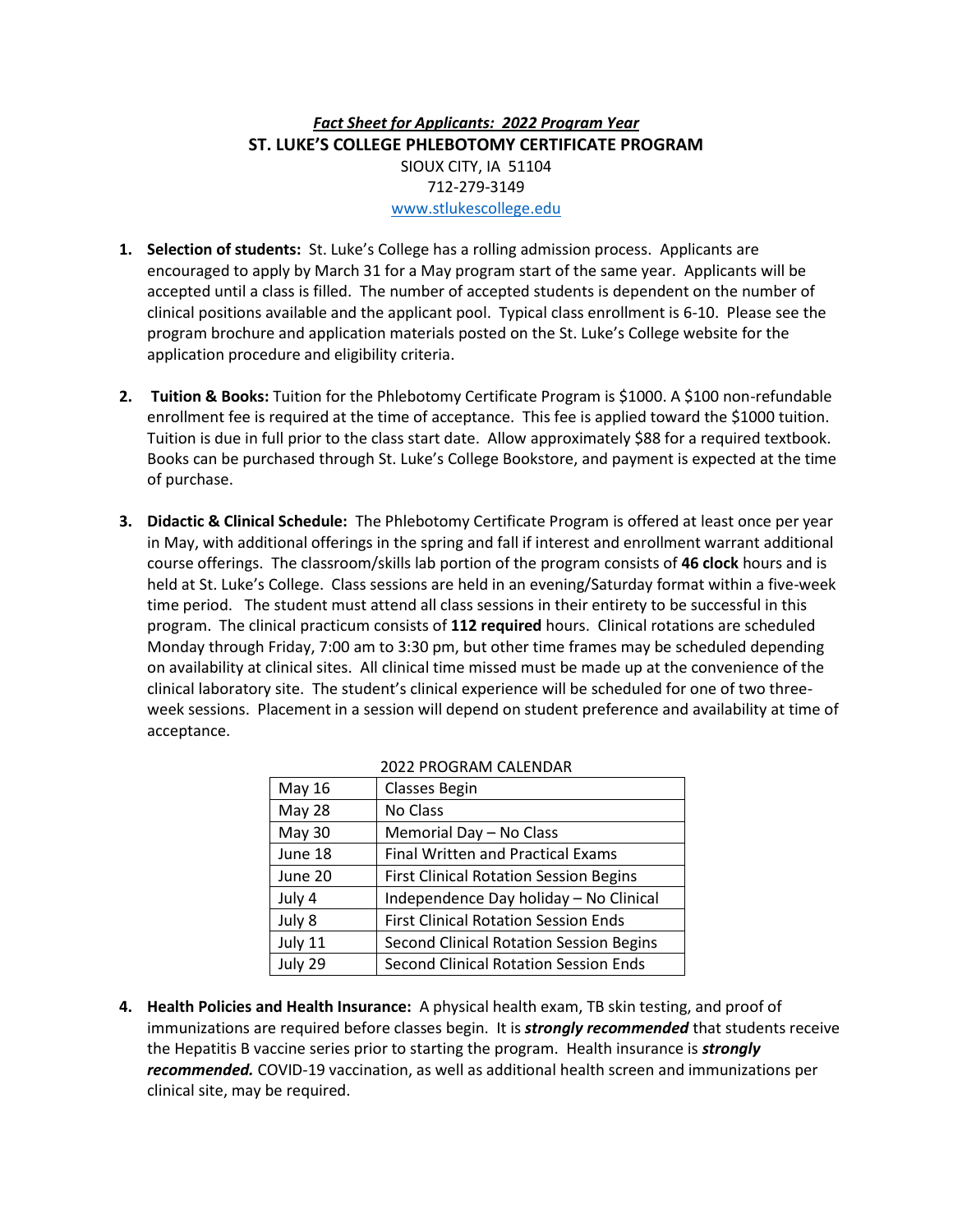- **5. Criminal Background Check:** A passed criminal background check will be required prior to clinical participation. The student is responsible for all costs associated with the criminal background check. The current cost is \$41 but is subject to change.
- **6. Grades:** The grade for this program is based on both the classroom performance and the clinical practicum performance. Each component is worth 50% of the course grade. The student must maintain a minimum grade of C (70%) or better in both the classroom and the clinical portions. Grading of classroom performance is based on quizzes, lab exercises, and final and practical examinations. The clinical practicum grade is based on the clinical evaluation and assigned projects. The student must achieve 70% or better in the classroom component in order to participate in the clinical practicum.

### **7. Course Module Descriptions:**

(Detailed module objectives are available upon request from the program director.) Phlebotomy and the Health-Care Delivery System

This module is designed to introduce the student to the healthcare delivery system, hospital departments, and the role of the phlebotomist in healthcare. Important personal and professional characteristics valuable to a phlebotomist will be discussed as well as communication and interpersonal skills.

### The Clinical Laboratory

This module will introduce the student to the organizational structure of the clinical laboratory and qualifications and functions of lab personnel. Common laboratory procedures will be described and associated with assessment of body functions and disease.

### Basic Medical Terminology

This module is designed to help the student correctly understand and use common medical terms by recognizing the correct meanings of basic word elements.

### Safety and Infection Control

The material in this module will cover infection control and safety procedures and regulations. The student will gain knowledge in recognizing and controlling biologic, electrical, radiation, fire, and chemical hazards.

### Circulatory System

This module will describe the components and functions of the circulatory system. Emphasis will be placed on the different types of blood vessels and major constituents of the blood. Major disorders and testing associated with the circulatory system will be described.

### Basic Anatomy and Physiology

This module provides an overview of basic human anatomy and physiology. Emphasis will be placed on disorders and diagnostic tests commonly associated with each body system.

## Venipuncture Equipment

The material in this module will cover general blood collection equipment and supplies commonly needed, as well as equipment specific to venipuncture. Equipment safety features and correct methods of disposal will be discussed.

## Routine Venipuncture

This module will describe in detail correct venipuncture procedures based on guidelines established by the Clinical and Laboratory Standards Institute (CLSI). Students will learn and practice venipuncture techniques with supervision in order to obtain quality blood specimens.